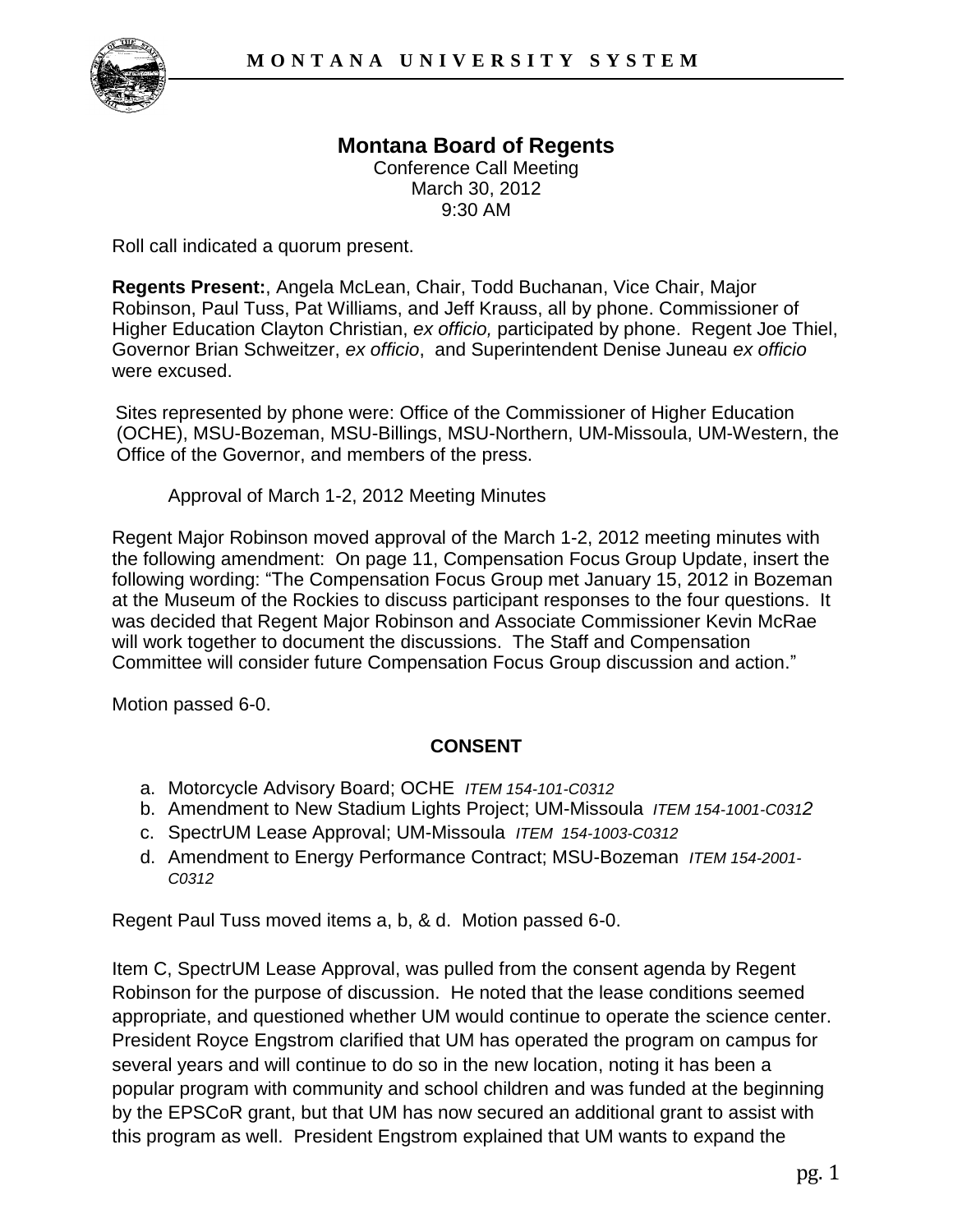

footprint of the science center to allow more opportunities with young people and to locate the facility in a more public setting. The option they are requesting approval to locate SpectrUM in downtown Missoula, will provide tremendous visibility and awareness to the public, and draw downtown participants. He noted this option will also support economic development in downtown Missoula. President Engstrom clarified that the intent is to charge a minimal fee for general admittance and that the fee structure for groups of school children to have access to the facility would be very minimal. This would promote science education to students. He noted that if they find at a later date that the fee is prohibitive to students, they will make adjustments at that time.

Regent Williams asked if it was possible to use a portion of the grant funding to fund the lease costs. President Engstrom noted that UM included the lease cost in the grant proposal and, therefore, have full authority to use the grant funds for the lease of the 4,000 square foot facility.

Regent Robinson moved approval of item c. Motion passed 6-0.

## **ACTION**

a. Series L (Taxable and Tax Exempt) Refunding Revenue Bonds; UM-Missoula *ITEM 154-1002-C0312*

Rosi Keller, UM Associate Vice President for Administration and Finance, noted that UM looks at outstanding bonds on a regular basis to determine if there are any benefits to refinancing the current debt. Approval of this item would give the campus the flexibility to refinance the bond debt if that would be financially advantageous to the campus. Ms. Keller noted that refinancing at this time would result in substantial financial savings. In response to a question from Regent Krauss, she noted that a campus committee determines how to use any savings, which may include buying down debt or for maintenance of the buildings that bonds funded.

Regent Tuss moved approval of ITEM 154-10020C0312. Motion passed 6-0.

b. Revised Operating Budgets FY2012; MSU-Bozeman *ITEM 154-2002-C0312*

Terry Leist, MSU-Bozeman Vice President of Administration and Finance, explained this item requests a revision of the previous budget authority as well as additional spending authority due to enrollment and tuition projections that exceeded expectations. These funds would be used for additional class sections and classroom renovations.

Regent Jeff Krauss moved approval of ITEM 154-2002-C0312. Motion passed 6-0.

## **INFORMATION**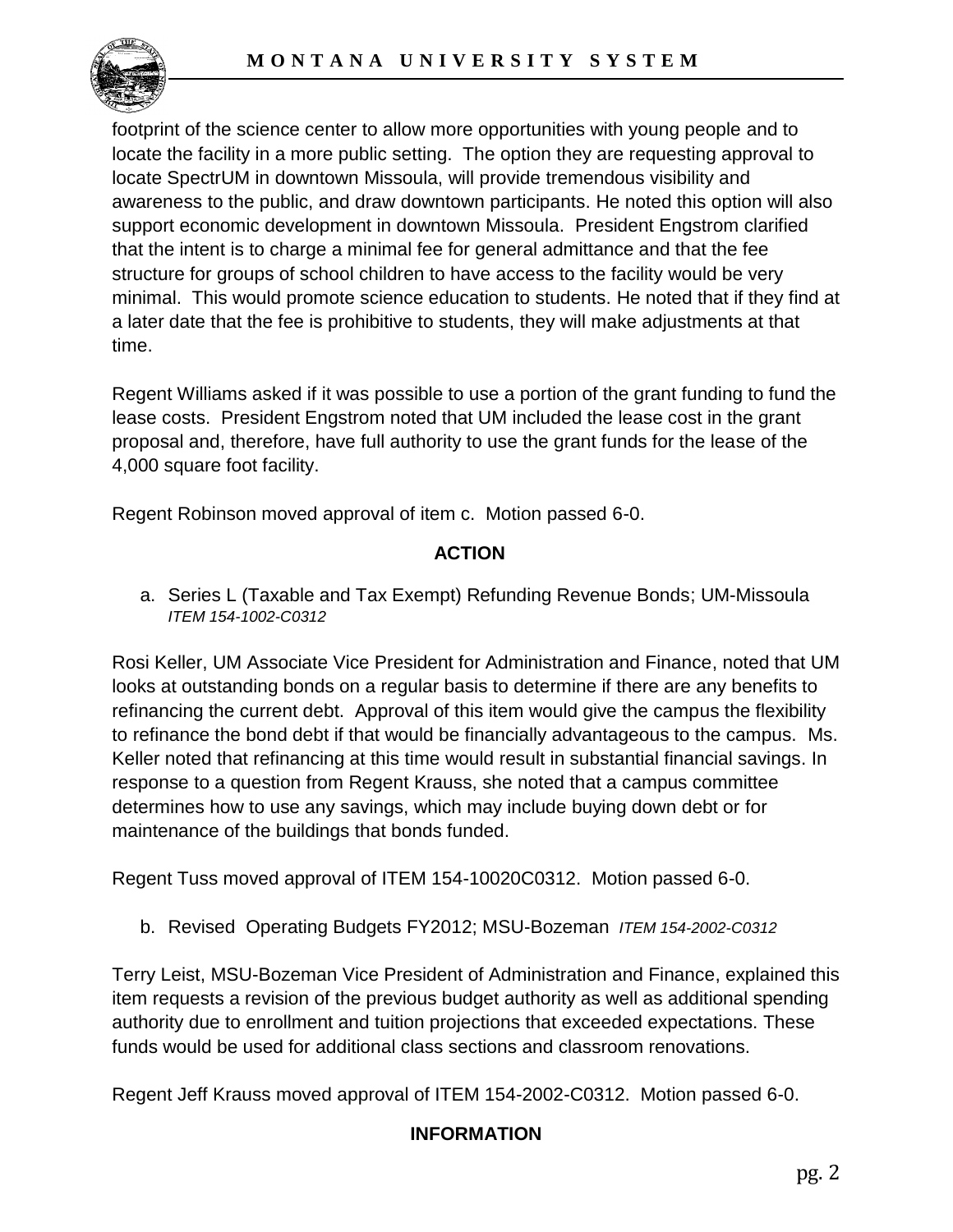

System Initiative: Smart Building Initiative | Resolution

Commissioner Clayton Christian noted the work the board has done on system initiatives for the Montana University System (MUS). He explained this effort began with former Regent Stephen Barrett requesting that the MUS do more of the efficiency measures in facilities throughout the system using system resources and expertise instead of through hired outside consultants. As a result, a group of students brought this initiative forward, which envisions collaborative work across multiple programs and courses throughout the MUS. He noted that the flagship campuses could offer expertise to the smaller campuses.

Chair McLean noted that the resolution does not commit resources and that Regent Thiel, as well as the Montana Association of Students (MAS), are very supportive of this initiative. She added that this could result in substantial savings, spotlight the efficient use of taxpayer resources, and create educational opportunities. Chair McLean requested that a taskforce be created to work on this over the summer and to identify specific steps and measurements.

#### Student comments:

Zach Brown commented on the vast amount of collaborative effort involved in developing the Smart Building Initiative. The students have noted inefficient use of heat and cooling systems on some campuses, and, while this type of work is done on a regular basis on some campuses, the efforts are fractured, and therefore, there is not a unified solution to address the problem. Mr. Brown noted the students' intention is to increase and elevate the involvement across the university system to realize savings more quickly; bring more coordination among the campuses; demonstrate efficient use of taxpayer money; and use this as a job creation mechanism. Savings will result by classrooms being involved in the development of solutions, goals and metrics. Mr. Brown stressed that students are dedicated to make this broadly available. He added that Montana would be one of the first higher education systems in the country to do this collaboratively and to be led internally by students, faculty, and staff.

Thea Abbey, MSU, spoke in support of the initiative and noted this is an incredible opportunity to move forward with this proposal.

Discussion followed in which board members expressed strong support for the project, commending the students for innovative excellence and noting the value of this as a self-sustaining program. Board members also recognized that this is a work in progress, that this is tied in with potential careers, and that the students agree that some of the funds would be intertwined with academic programs.

Regent Krauss noted he had concerns with the concept and description of the initiative.

Commissioner Christian noted that any major projects associated with this initiative will still need to be brought to the board for approval. Regent Williams said the students recognize that board approval is essential.